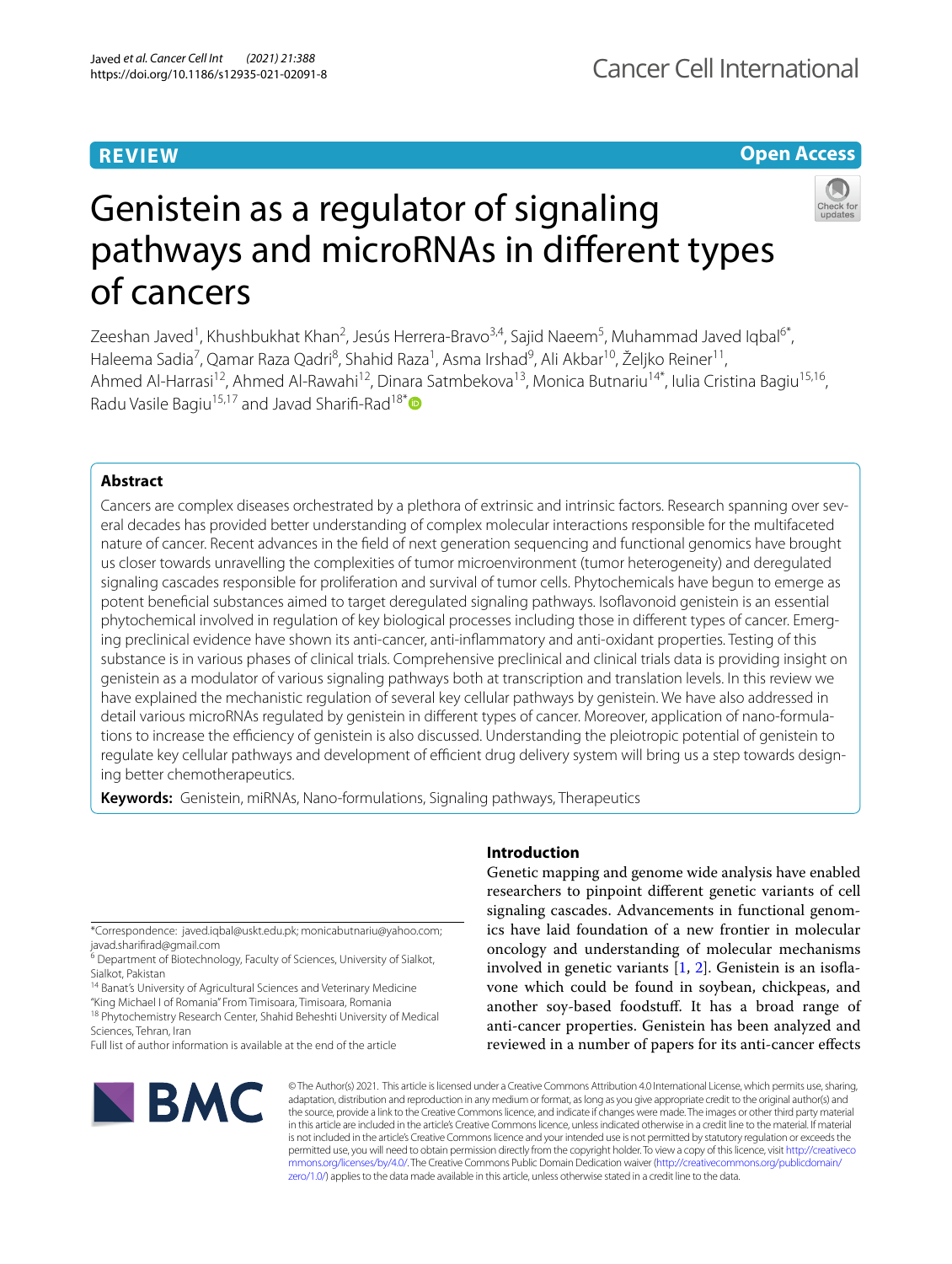[[3,](#page-9-2) [4\]](#page-9-3). However, in this review we have focused on the genistein mediated modulation of signaling cascades in various types of cancer. For the search of literature, Pub-Med and google scholar was explored. Input in the form of keywords: "genistein and cancer", "genistein and cell pathway", "genistein nanoformulations" and "genistein clinical trials" was loaded in the search bars of selected databases and studies relevant to the aims and objectives of the current review are included. This multi-component review is divided into several sections. The first section is dealing with molecular interactions of genistein and its role in diferent cellular pathways.

# **Molecular interactions of genistein and its role in diferent cellular pathways**

The medical benefits of genistein are well documented. Several studies have been performed to better understand the mechanisms of its benefcial efects in diferent diseases. In vivo and in vitro analyses indicated that genistein can modulate numerous signaling cascades in several types of cancer cells, that results in decreased cell viability, and promotion of cell death [\[5](#page-9-4)]. Figure [1](#page-1-0) illustrates the molecular interactions of genistein in different cellular pathways.

#### **EGFR/Akt/NF‑κB pathway modulation**

Genistein directly suppresses the activity of Akt and therefore this substance promotes the inactivation of its downstream signaling pathways, including nuclear factor kappa-light-chain-enhancer of activated B cells ( $NF-KB$ ) [[5–](#page-9-4)[7\]](#page-9-5). The electrophoretic mobility shift assay further demonstrated that treatment with genistein directly inactivates NF-κB in MDA-MB-231 cells [[6](#page-9-6)]. Genistein also inhibits Akt activation by preventing its upstream EGF signal activation  $[6, 7]$  $[6, 7]$  $[6, 7]$ . It can be concluded that genistein inhibits NF-κB activation either by EGF and Akt inactivation or by directly inactivating it.



<span id="page-1-0"></span>**Fig. 1** Regulatory role of genistein in cellular pathways. Genistein modulates receptor tyrosine kinase (RTKs) signal transduction. It prevents the activation of nuclear factor kappa-light-chain-enhancer of activated B cells (NF-κB) explicitly either by the Akt pathway, Notch pathway, or by P53. It modulates the cell cycle by inhibiting cell cycle kinases and up-regulating Cyclin-Dependent Kinase inhibitors (CDKIs). It regulates ataxia telangiectasia mutated/F-box protein (ATM/AFR) through p53. Genistein also modulates metabolic pathways such as gluconeogenesis via the mTOR pathway. It up-regulates the Wnt pathway inhibitors and suppresses signal transduction by the Wnt pathway by inhibiting frizzled receptor and low density lipoprotein receptor-related protein (LPR) interactions and reduces β-catenin (B-cat) cytoplasmic accumulation. Genistein in the fgure is depicted by "G'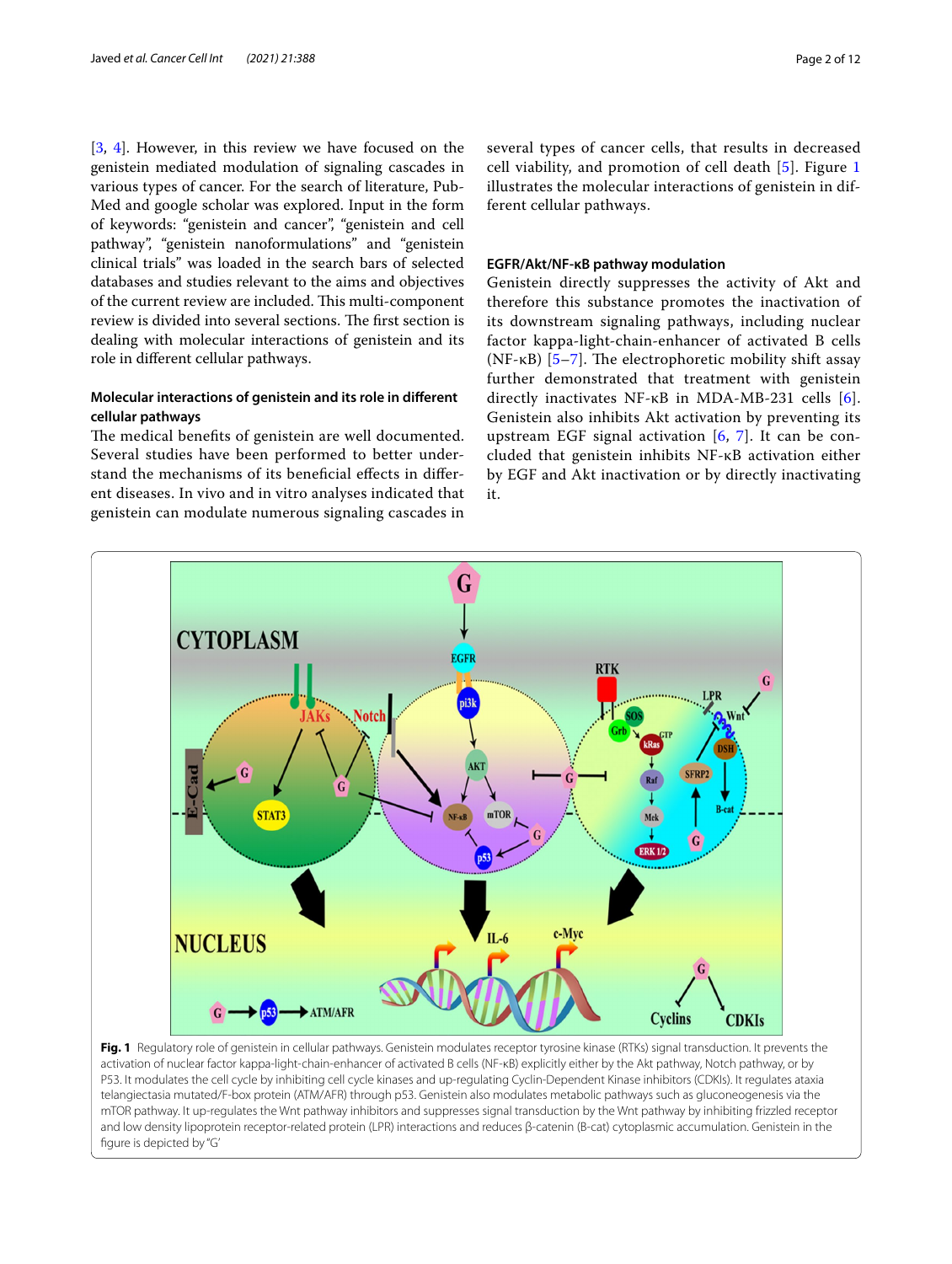#### **Notch/NF‑κB pathway modulation**

Genistein modulates several other pathways that eventually prevents the activation of NF-κB. It decreases the expression of Notch1, which consequently suppresses the activation of NF-κB [[8](#page-9-7), [9](#page-9-8)]. Notch1 expression is modulated in healthy cells by tumor suppressor miR-34a. However, its downregulation in cancer cells promotes Notch1 signaling. Xia et al. demonstrated that genistein also enhances miR-34a expression, which consequently targets Notch1 [\[10\]](#page-9-9). Targeting the Notch pathway by genistein has been also reported in colon cancer by Zhou et al. [\[11](#page-9-10)]. Downstream targets of Notch1/NF-κB pathway were also demonstrated. According to these authors, genistein suppresses colon cancer cell migratory potential by targeting Notch 1 and disrupts phosphorylation of NF-κB and by up-regulating E-cadherin. Genistein also normalizes the metalloproteinases/tissue inhibitors of metalloproteinases (MMPs/TIMP) concentration balance by Notch2/Jagged1 pathway in the cells [\[12](#page-9-11)]. Signal transduction by the NF-κB pathway is also attenuated by genistein mediated p53 production. P53 increased expression disrupts the subcellular localization of NF-κB and stops it in the cytoplasm. This affects its DNA binding capability and hinders transcription of cytokines genes such as *IL6*. Therefore, genistein treatment decreases transcription and translation of cytokines by inhibiting NF-κB in LPSstimulated human monocyte-derived dendritic cells [[13](#page-9-12)].

#### **JAK‑STAT/NF‑κB pathway modulation**

Genistein targets JAK/STAT signaling cascade components and prevents activation and nuclear translocation of NF-κB [[14\]](#page-9-13). A study demonstrated that genistein specifcally interacts and suppresses IL-6 receptor-associated JAK2. Its particular targeting of STAT3 in rheumatoid arthritis was also reported  $[15]$ . IL-6 receptor is a type-I cytokine receptor. It would be interesting to investigate the efects of genistein on other types of cytokine receptors. Furthermore, it would be important to perform studies analyzing the regulatory role of genistein on cytokine/cytokine receptor interaction.

## **JAK/RAS/RAF pathway modulation**

Genistein targets the activation of JAKs by preventing its phosphorylation which, consequently, suppresses the activity of downstream pathways. JAKs induce replacement of RAS-GDP with RAS-GTP that turns on RAS by adaptor proteins Grb2 and SOS. Activated RAS then phosphorylates RAF (MAPKKK) that eventually causes ERK1/2 activation and the expression of associated genes such as c-Myc, and c-Jun. Genistein targets JAKs phosphorylation and, on the other hand, it prevents ERK activation that inhibits eventually the expression of transcription factors Myc and Jun [\[16](#page-9-15), [17\]](#page-9-16). Genistein is also evidenced to directly inhibit phosphorylation activation of ERK and STAT3 [\[18](#page-9-17)].

#### **Akt/mTOR pathway modulation**

Several cellular pathways get activated upon activation of Akt, which cumulatively divert cells' trend from apoptosis to cell survival. Activation of the NF-κB pathway puts a temporary hold on apoptosis and promotes cytokines release, which further increases the cellular communication. Similarly, mTOR pathway activation by Akt allows the cell to regulate metabolism and divide and proliferate. A study of endometrial cancer cells showed anti-cancer efects of genistein, concerning its capability to attenuate phosphorylation of mTOR pathway components [\[19](#page-9-18)]. In a similar study, a concomitant increase in progesterone receptor transcription and a decrease in estrogen receptor transcription were also reported, because of treatment with genistein and novasoy. In acetaminophen (APAP)-induced liver injury in rats the treatment with genistein improved the injury by up-regulating Silent information regulator 1 (SIRT1; a negative regulator of mTOR pathway). Enhanced SIRT1 expression activated Nrf2 signaling that improved the injury-induced oxidative stress [\[20](#page-9-19)]. Treatment with genistein also reduced oxidative stress during neuronal injury by modulation of Nrf2 signaling [[21](#page-9-20), [22\]](#page-9-21). Further, genistein treatment also enhanced SIRT1 expression in schistosomiasisinduced hepatic fbrosis that led to protective efect via α-SMA and TGF-β expression down-regulation [\[23](#page-9-22)]. Genistein-induced SIRT1 expression also down regulates osteopontin expression [\[3](#page-9-2)]. However, no study has been performed so far to investigate the role of genistein on regulators of mTOR and Nrf2 pathways in diferent types of cancer. Better understanding of the efects of genistein on these pathways on molecular level will further help in understanding the mechanisms by which this favonoid achieves its possible anti-tumor efects.

#### **Canonical Wnt pathway modulation**

Wnt signaling pathway modulation by treatment with genistein has also been documented. Genistein takes the advantage of a tool of epigenetic modifcation—DNA methylation to modulate the expression of several Wnt pathway associated genes [\[24,](#page-9-23) [25\]](#page-9-24). As showed by bisulfate genomic sequencing and methylation-specifc PCR, the treatment with genistein suppresses the methylation of CpG islands on the promoter region of Wnt5a in colon cancer cell lines DLD-1, SW480, and SW1116 [\[26](#page-9-25)]. Immunoblotting analysis and RT PCR analysis of colon cancer cell lines treated with genistein have shown that genistein reduced the nuclear concentration of β-catenin and enhanced its phosphorylation [[27](#page-9-26)]. Treatment with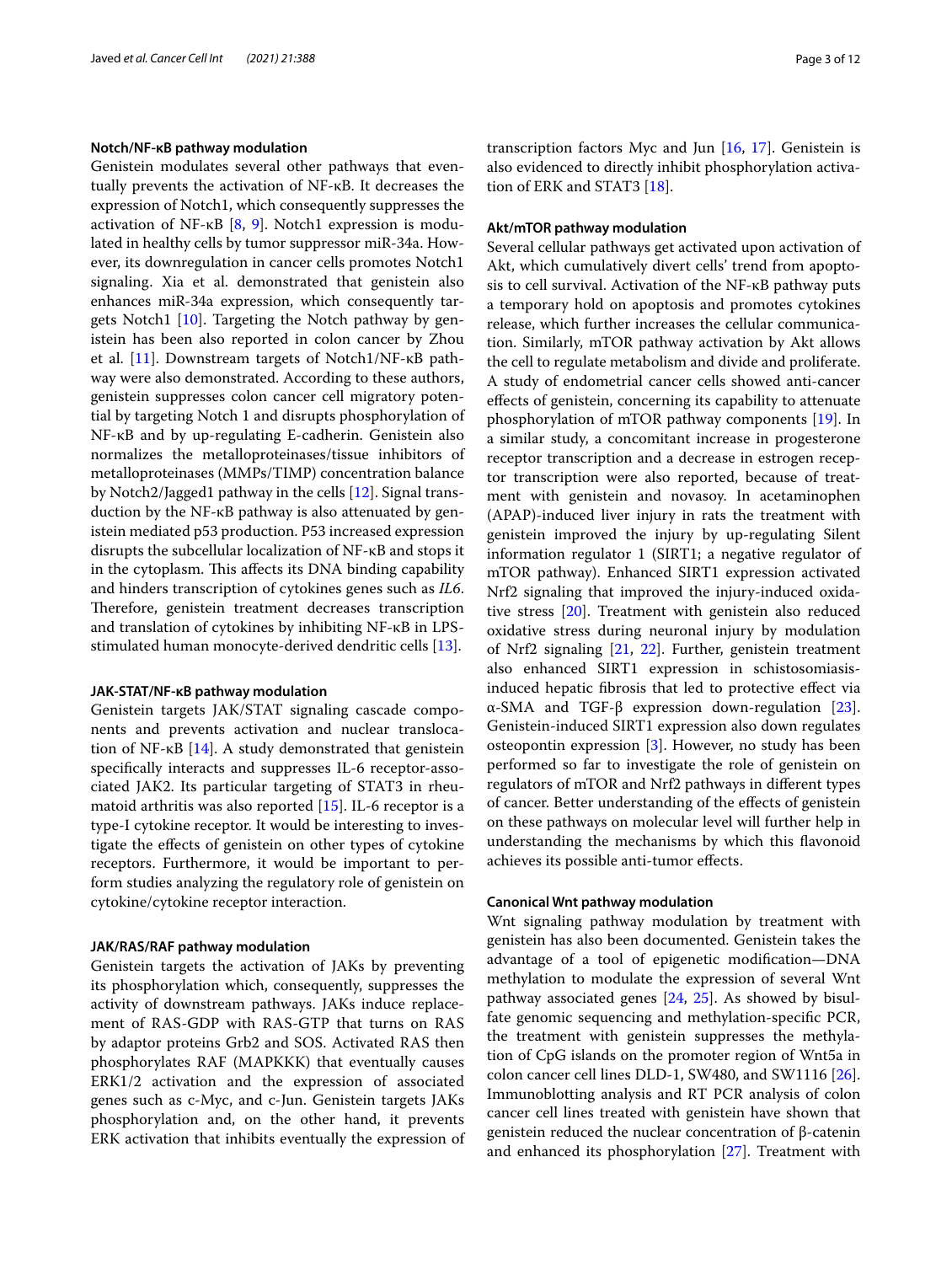genistein also enhanced β-catenin phosphorylation in mammary cell lines, restricting it to the cytosol and down-regulated Wnt1 signaling and its associated genes such as cyclinD1 and cMyc [\[28](#page-9-27)]. Genistein also attenuates Wnt signaling by up regulating the Wnt pathway's antagonists FRP2 in a human colon cancer cell line indicating the modulatory role of genistein on the Wnt pathway [[27\]](#page-9-26). Another study [\[29](#page-9-28)] reported that genistein down-regulates an onco-miRNA-miR-1260b which targets sFRP2 in colon cancer cells. Diferent than sFRP2, luciferase activity assay also indicated Dkk2 and Smad4 as molecular targets of miR-1260b, suggesting that genistein might have potential regulatory activity on TGF signaling as well. However, no experimental evidence exists to confrm the activity of genistein against TGF signaling. Genistein also promotes dose dependent upregulation of WIF1which is an inhibitor of Wnt [\[30\]](#page-9-29).

#### **Estrogen receptor and associated VEGFR modulation**

Genistein also regulates the activity of VEGFR receptor. Kinase activity analysis and immunoprecipitation study have indicated that phosphorylation status of VEGFR and its tyrosine kinase activity were reduced after treatment with genistein [\[31\]](#page-9-30). Genistein also targets estrogen receptor expression and suppresses the pathways associated with it. The activation of estrogen receptor also promotes VEGFR-2 expression. Treatment with genistein inhibits estrogen receptor and the expression of estrogen receptor-induced VEGFR [\[32](#page-9-31), [33](#page-9-32)]. Together with enterolactone genistein also inhibited estradiol-mediated VEGFR-2 expression [\[34](#page-9-33)].

## **Genistein‑mediated cell cycle regulation leading to apoptosis**

Genistein also causes G2/M phase arrest [[35](#page-9-34)]. It interacts on molecular level with several cell cycle regulators and cell cycle progression-associated proteins and inhibits cancer cell growth [\[36](#page-10-0)]. It regulates the members of kinesins in protein family, particularly KIF20, and attenuates gastric cancer cell viability by accumulating cells in the G2/M phase [\[37](#page-10-1)]. Western blot analysis further helped to explain the mechanism of action of genistein and suggested that genistein can block the translation of Cdc25C, CDK1, cyclinA, and cyclinB1 and up-regulate the expression of CDK inhibitor, p21WAF1/CIP1 in MDA-MB-231 and T24 cells [\[35](#page-9-34), [38\]](#page-10-2). In kidney cancer, genistein up-regulates the expression of another CDK inhibitor-CDKN2a, by inducing its epigenetic modifcation in a time and concentration dependent manner [\[39\]](#page-10-3).

Genistein also stabilizes the activation and phosphorylation of MAPK by modulating the RAS/RAF signaling pathway [\[19](#page-9-18), [35](#page-9-34)]. Genistein is also reported to inhibit two vital cell survival pathways—Akt pathway and JAK/STAT pathway. Genistein disrupted JAK1/2 and Akt phosphorylation, which consequently, prevented the phosphorylation activation of their downstream targets STAT3 and MDM2 and restricted their localization to the cytoplasm. MDM2 inactivation reciprocally allowed p53 to show its tumor suppressor efects by mediating activation of ATR, ATM, H2AX, and CHK2, leading to cell senescence [\[40](#page-10-4)]. Genistein gradually promotes cell death by the intrinsic pathway. It causes proteolytic cleavage dependent activation of PARP as well as activator and executioner caspases of the intrinsic pathway. It also causes aberration in Bcl2/Bax, leading to the disruption of the mitochondrial membrane and production of ROS [\[38](#page-10-2), [40](#page-10-4), [41\]](#page-10-5). An in vitro study demonstrated that long-term exposure to genistein signifcantly reduced cellular levels of the EGF receptor, which is upstream of the Akt and JAK/STAT pathway [[40](#page-10-4)]. It could be concluded that genistein inactivates EGFR which inhibits phosphorylation of its downstream molecules such as JAK and Akt, leading to cell senescence and apoptosis by p53.

Genistein interacts with several molecular pathways in diferent diseases and can be used as a therapeutic substance. However, several aspects of its mechanism of action are yet to be explored. For instance, genistein can modulate the glucose pathway and promote secretion of insulin. Therefore, its activity in inducing the Weber efect in cancer can be investigated. Its role in modulating the Nrf2 pathway in cancer cells can be also investigated. This can provide a better insight in crosstalk between cells' metabolic pathways and infammatory pathways in cancer.

#### **Cancer cell specifc cytotoxic infuence of genistein**

Evidence indicates the cancer cell specifc cytotoxic efect of genistein. Its treatment does not infuence the viability and growth of normal cells. In human leukemia HL-60 cells, genistein along with bleomycin exposure for three hours promoted micro nucleation and DNA damage while its treatment for same duration in normal lymphocytes reduced micronucleation and DNA damage [[42](#page-10-6)]. Similarly, comparative to breast cancer malignant cells (MDA-MB-231), genistein treatment down-regulated p21WAF1 expression in normal breast epithelial cells (MCF10A and MCF12A), suggesting cancer cell specifc cytotoxic efect of genistein [[43](#page-10-7)]. In hepatic cellular carcinoma HepG2, Huh7 and Hep3B cell lines, pro-apoptotic infuence of genistein was reported to be more pronounced than normal hepatic L-02 cells [\[44](#page-10-8)]. Likewise, chitosan-encapsulated genistein treatment in colon cancer HT-129 cells promoted anti-angiogenesis while the viability of normal cells was not efected in tested genistein concentrations [[45](#page-10-9)]. Outcomes of these investigations highlight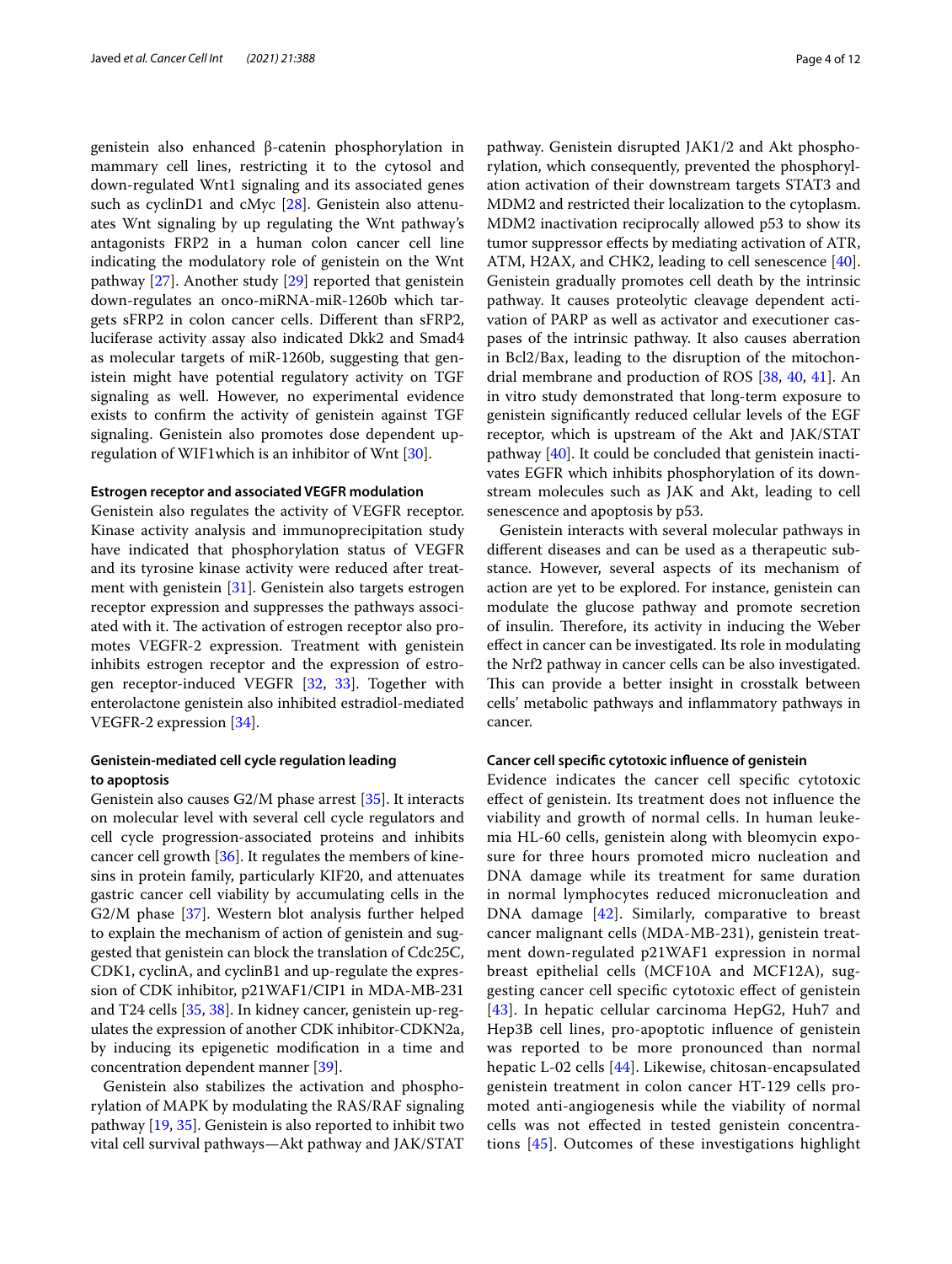selective efect of genistein and suggests its therapeutic implementation for curbing human carcinogenicity.

# **Regulation of miRNAs by genistein in diferent types of cancer**

Since the discovery of non-coding RNA sequences, their role in almost all cellular processes by regulation of diferent genes is becoming more and more evident. MicroRNAs (miRNAs) are a special class of non-coding. These non-coding RNAs are short (approximately 18 to 25 nucleotides long) endogenous molecules, which are very important egulators of diferent cellular processes including those in tumor cells  $[46]$  $[46]$ . The exact mechanism of how miRNAs regulate gene expression is complex and still not fully understood. However, what is known so far, they bind to 3' UTR region of target RNA molecules, destabilize them and deteriorate the process of translation [\[47](#page-10-11)]. Recently, it has been found that numerous miRNAs are involved as potential regulators of key players of almost all kinds of cancer. It is very important to explain the role of miRNAs in different tumors since their expressions could be used as diagnostic and prognostic tools. Moreover, miRNAs target various genes involved in cancer and related to cellular processes such as cell proliferation, cell cycle, and apoptosis thus indicating that they might be useful in cancer treatment  $[48, 49]$  $[48, 49]$  $[48, 49]$  $[48, 49]$  $[48, 49]$ . One strategy in cancer treatment might be the use of extracts from natural products since they could regulate miRNAs expression and subsequently provide tumor suppression [[50\]](#page-10-14). Some miRNAs which can be regulated by genistein and

could play a role in suppression of diferent tumor cells growth and metastasis will be discussed (Table [1\)](#page-4-0).

#### **Breast cancer**

A plethora of evidence has indicated an important role of genistein as an anti-cancerous substance in various types of cancer. It can afect the expression of numerous miRNAs, which control tumor regulation in breast cancer. For instance, genistein can down-regulate miR-155, resulting in reciprocal increase in the expression of miR-155 targets which are FOXO3, PTEN, casein kinase, and p27 in MDA-MB-435 and Hs578t breast cancer cell lines [[51\]](#page-10-15). The target proteins of miR-155 go through complex signaling cascades and act as tumor suppressors. For instance, PTEN down-regulates the phosphatidylinositol-3-kinase (PI3K)/protein kinase B (Akt) signaling, which regulates diferent cellular processes such as motility, invasion, proliferation and survival  $[67]$  $[67]$  $[67]$ . Thus downregulation of miR-155 indirectly helps in breast cancer suppression. Another microRNA named miR-23b was upregulated for MCF-7 breast cancer cells after genistein treatment indicating that genistein might cause suppression of breast cancer [\[52\]](#page-10-17). MiR-23b could regulate cytoskeletal reorganization and contribute to reduced cell motility and invasion via its target PAK2 in breast cancer cell lines [[68](#page-10-18)].

#### **Prostate cancer**

Genistein can also down-regulate miR-151 in PC3 and DU145 cells and contribute to inhibition of cell migration and invasion in prostate cancer by afecting the expression of several miR-151 target proteins such as CASZ1,

<span id="page-4-0"></span>

|  | <b>Table 1</b> List of genistein modulated miRNA and their targets in different cancers |  |
|--|-----------------------------------------------------------------------------------------|--|
|  |                                                                                         |  |

| Cancers           | miRNAs          | Expression     | <b>Targets</b>                            | Refs.    |
|-------------------|-----------------|----------------|-------------------------------------------|----------|
| Breast cancer     | miR-155         | Down-regulated | FOXO3, PTEN, casein kinase, p27           | $[51]$   |
|                   | $miR-23b$       | Up-regulated   | PAK <sub>2</sub>                          | [52, 53] |
| Prostate cancer   | miR-151         | Down-regulated | CASZ1, IL1RAPL1, SOX17, N4BP1 and ARHGDIA | $[54]$   |
|                   | $miR-34a$       | Up-regulated   | <b>HOTAIR</b>                             | $[55]$   |
|                   | miR-574-3p      | Up-regulated   | RAC1, EGFR, EP300                         | $[56]$   |
|                   | miR-1296        | Down-regulated | minichromosome maintenance gene family    | $[57]$   |
|                   | miR-200 miR-141 | Up-regulated   | DNMT3A and TET1/TET3                      | [58]     |
|                   | miR-1260b       | Up-regulated   | sFRP1 and Smad4                           | $[59]$   |
| Colorectal cancer | $miR-95$        | Down-regulated | Akt, SGK1                                 | [60]     |
| Pancreatic cancer | $miR-223$       | Down-regulated | Fbw7                                      | [61]     |
|                   | $miR-34a$       | Up-regulated   | Notch-1                                   | [62]     |
|                   | miR-27a         | Down-regulated | Sprouty2                                  |          |
| Uveal melanoma    | miR-27a         | Down-regulated | ZBTB10                                    | [63]     |
| Ovarian cancer    | miR-27a         | Down-regulated | Sprouty2                                  | [64]     |
| Lung cancer       | miR-27a         | Up-regulated   | <b>MET</b>                                | [65]     |
|                   | miR-873-5p      | Down-regulated | FOXM1                                     | [66]     |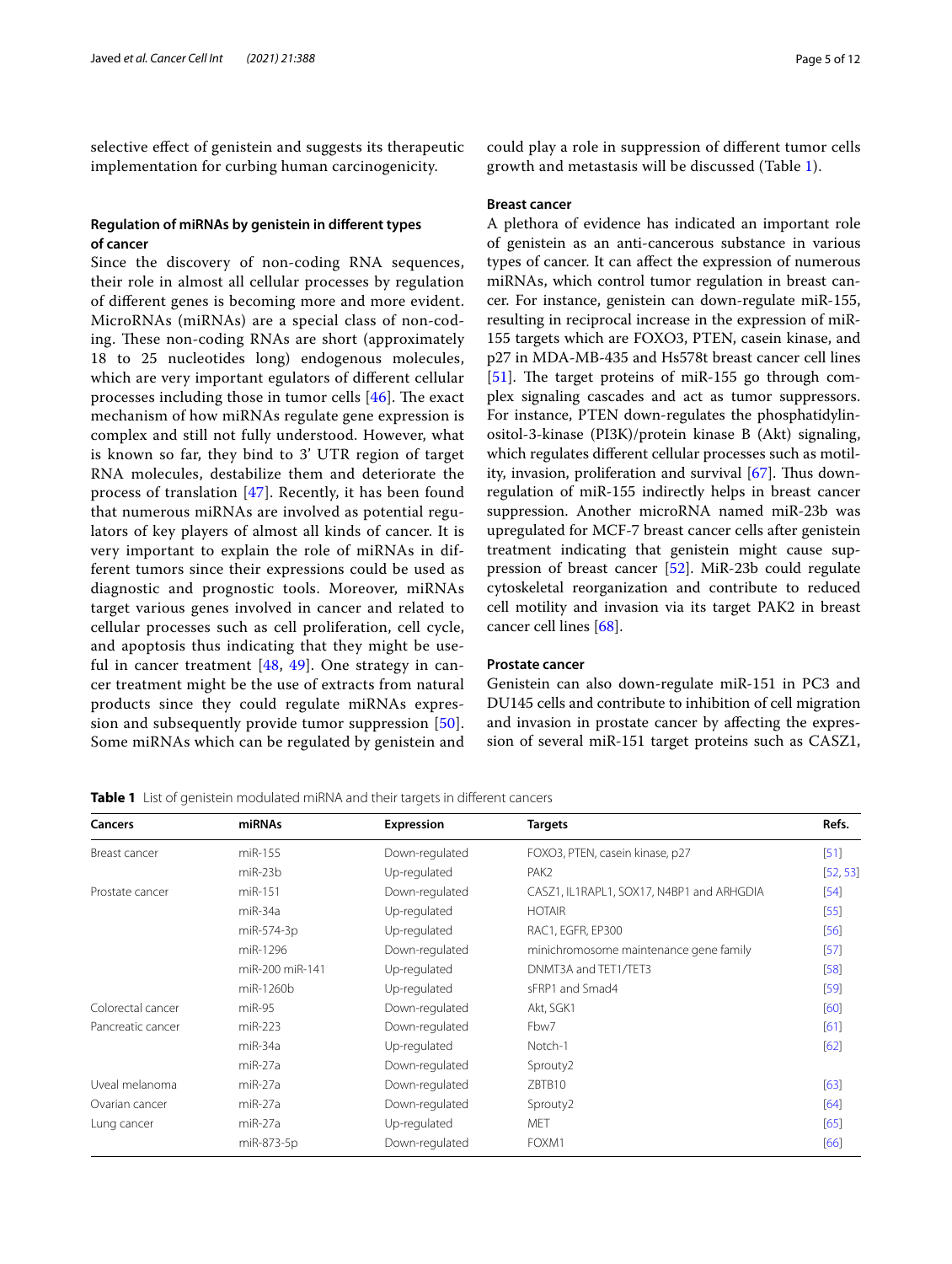IL1RAPL1, SOX17, N4BP1 and ARHGDIA as determined by computational bioinformatics and 3′ luciferase reporter assays [\[54](#page-10-20)]. As a response to decreased miR151, CASZ1 expression increases that contributes to inhibition of tumor migration in vitro and suppresses tumor genesis in vivo [[69](#page-10-33)]. miR-34a targets oncogenic HOTAIR and decreases its expression resulting in suppression of prostate cancer in PC3 and DU145 PCa cell lines [\[55](#page-10-21)]. Another study reported the up-regulation of miR-574-3p in prostate cancer and subsequent suppression of tumor growth. The results were consistent even with transient expression of miR-574-3p. Many important players of oncogenic pathways such as RAC1, EGFR and EP300 are targeted and down-regulated by miR-574-3p [[56](#page-10-22)]. Minichromosome maintenance (MCM) gene family plays an important role in DNA replication and is often associated with various types of cancer. Majid et al. reported the upregulation of MCM2 and down-regulation of miR-1296 in prostate cancer cells. They have also found that exposure to genistein down-regulates MCM2 and also upregulates miR-1296, resulting in tumor suppression [\[57](#page-10-23)]. These studies clearly show that genistein could suppress prostate cancer by interacting with many miRNAs and subsequently regulating their targets.

However, the exact mechanism of these effects of genistein is still not fully understood. A study showed downregulation of miR-200 and miR-141 in prostate cancer cells. This down-regulation of both miRNAs was governed by inversely correlated methylation status of promoter regions of these miRNAs. Genistein treatment resulted in demethylation of the promoter CpG sites near miR-200c and miR-141 loci, as well as increased expression and subsequently suppression of prostate cancer [[58\]](#page-10-24). In prostate cancer cells, the expression of sFRP1 and Smad4 are down-regulated by increased expression of miR-1260b, resulting in cell proliferation, invasion, migration and TCF reporter activity. Genistein treatment in prostate cancer signifcantly down-regulated miR-1260b and caused subsequent up-regulation of its targets sFRP1 and Smad4 by DNA demethylation and histone modifcations, which caused a suppression of prostate cancer cells [\[59](#page-10-25)].

## **Colorectal cancer**

Genistein proved to be efective in suppressing colorectal cancer cells by down-regulation of miR-95. The expression of Akt was downregulated, which was attributed to inhibit the phosphorylation at T308 within catalytic domain of Akt and its activation which might play a role in apoptosis. Genistein could also suppress xenograft tumors in mouse tissues [[60](#page-10-26)]. Several other miRNAs could directly or indirectly have efect on the expression of Akt and SGK1. Nevertheless, their role in colorectal cancer suppression still needs to be further explored.

## **Pancreatic cancer**

Genistein can inhibit oncogenic miR-223 expression resulting in cell growth inhibition and apoptosis induction in pancreatic cancer cells. Down-regulation of miR-223 results in up-regulation of its target Fbw7 [\[61](#page-10-27)]. Fbw7 is an E3 ligase which acts as a tumor suppressor. Its substrate SHOC2 is a RAS activator and phosphorylation of SHOC2 at Thr507 facilitates binding of Fbw7. Consequently, SHOC2 is degraded which terminates RAS-MAPK signals and inhibits cell proliferation [\[70](#page-10-34)]. Genistein treatment also signifcantly increases miR-34a expression and subsequently, induces down-regulation of Notch-1, resulting in cell growth inhibition and induction of apoptosis  $[62]$ . Another study showed that treatment with genistein could result in decreased expression of miR-27a, which caused suppression of pancreatic cancer [[71\]](#page-10-35).

#### **Other types of cancer**

A single miRNA can interact with several proteins thus regulating diferent signaling pathways as well as having efects on diferent tumors. For example, Sun et al. found a link between genistein and miR-27a and reported the inhibition of uveal melanoma cell growth as a response to treatment with genistein [[63\]](#page-10-29). Later, a number of studies analyzed the efects of genistein on oncogenic miR-27 which is responsible for diferent tumors control. Genistein down-regulated miR-27 expression in SKOV3 cells which resulted in increased expression of a miR-27 target proteinSprouty2 and suppression of ovarian cancer growth and migration [[64](#page-10-30)]. As mentioned earlier, treatment with genistein also resulted in regulating miR-27a in pancreatic cancer cells [[71\]](#page-10-35). Another study showed that activation of miR-27a occurred as a response to genistein treatment due to mediating MET signals in lung cancer cells [\[65](#page-10-31)].

#### **Nano‑formulations of genistein**

Poor water solubility, non-specifc targeting, low serum availability, rapid metabolism and excretion are the major obstacles infuencing the clinical efectiveness of genistein [\[72](#page-10-36)]. A suitable drug delivery system seems to be an important strategy to overcome the hinderances posed in its clinical implementation. Recent research has led to the development of robust formulations of genistein that could resolve the issues of limited bioavailability, solubility and specifc targeting [\[73\]](#page-10-37). Particulate drug carriers such as micro particles and colloidal system have gained a lot of attention. Particulate drug carrier systems, for instance solid-lipid-particulate system (SLPs),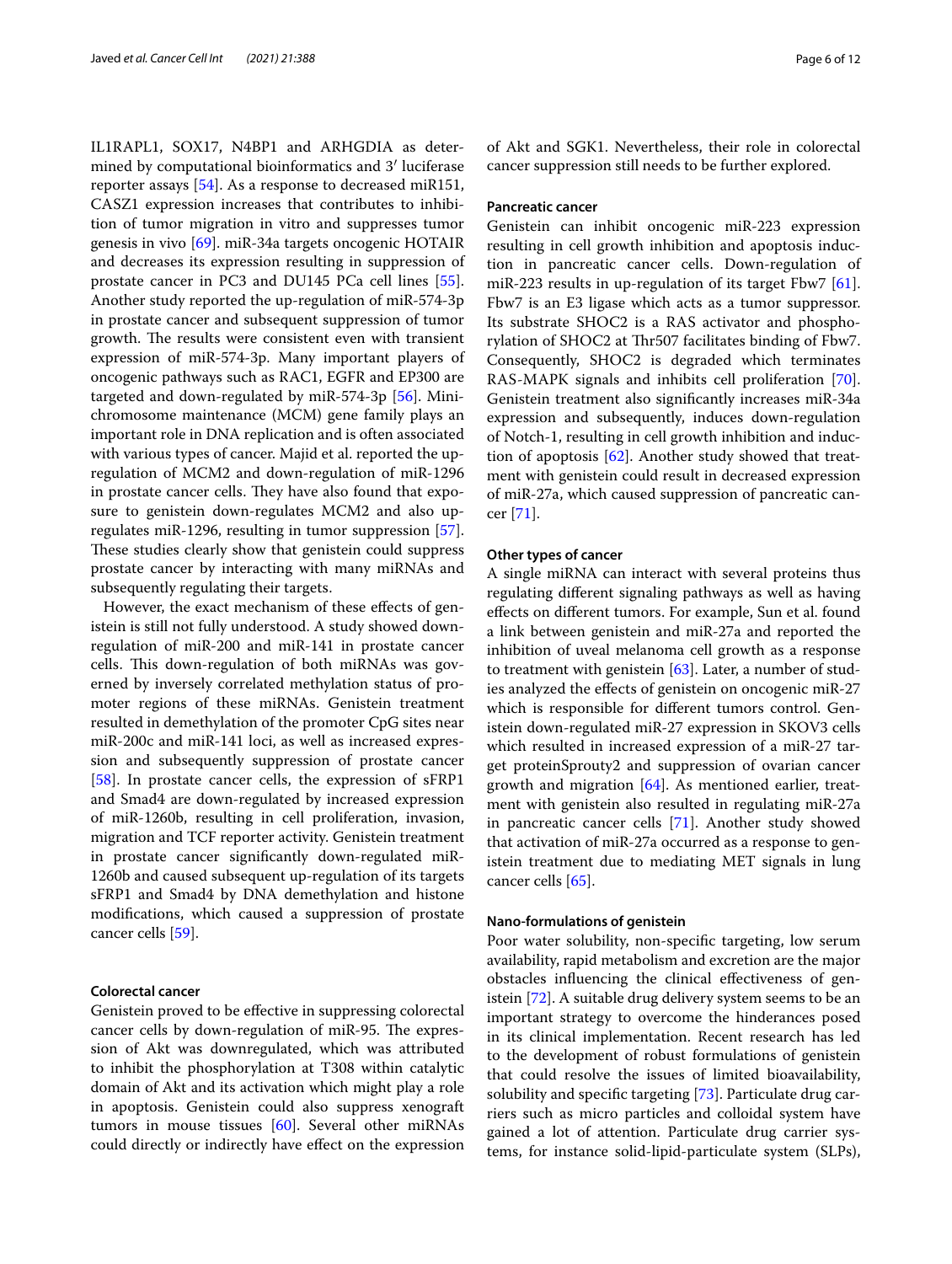can increase the solubility, stability and control bioavailability of the drug, along with reducing the cytotoxicity caused by synthetic materials used in encapsulation. Particle size in SLPs carrier system is of great signifcance as the difusion rate and release of the carried drug directly depends upon it that could infuence drug's oral bioavailability  $[74, 75]$  $[74, 75]$  $[74, 75]$  $[74, 75]$ . The use of SLPs as carrier for delivery of genistein has been proven to be efective in both in vitro and in vivo studies [\[76](#page-10-40)]. Pharmacokinetics study showed that SLPs increased the bioavailability of the genistein by slowing its dissolution rate. Furthermore, it was proven that particle size of the SLPs was the most important factor that afected the drug release in SD rat model. It was concluded that SLPs loaded with genistein, and solid lipid nanoparticles enhanced the bioavailability when compared with genistein suspension. Oral route of drug delivery increases the drug availability [\[77](#page-10-41)].

Oral drug administration is the most convenient form of drug delivery for patients. Oral delivery also allows controlled release of target drugs. Such formulations contain a range of ingredients that facilitate target specifc delivery of phytochemicals [[78\]](#page-10-42). Recently many eforts were made towards the development of isofavone tablets for oral drug administration. Compact formulations of tablet based genistein and diadzein have been developed with various disintegrating substances to determine their specifcity. Several studies have shown that the formulation of soy extracts prepared by direct compression method containing genistein and daidzein (50%  $w/w$ ) increased cohesiveness and flow rates of oral tablets [[79\]](#page-11-0). Polymeric micelles have been employed in pharmaceuticals, drug delivery and gene delivery systems. They have characteristic hydrophobic core surrounded by hydrophilic part that facilitates dispersion and provides stability of target drug release. Limited data is available regarding the utilization of polymeric micelles as tool for the delivery of genistein in cancer. A study has demonstrated that pluronic F127 polymeric micelle prepared by solid dispersion method containing genistein efficiently increased bioavailability and solubility when administrated orally to rats when compared to genistein powder [[80\]](#page-11-1). These findings indicated that polymeric micelles might be a potent drug delivery system for oral application of genistein.

One of the most innovative and non-invasive approaches for drug delivery is the use of nanoparticles (NPs). Their size, surface properties and release of pharmacologically active substances make them suitable candidates for enhancing therapeutic efficacy and optimal dose regimen  $[81]$  $[81]$ . The key characteristics of nanoparticle-based drug delivery system are that the drug can be dissolved, entrapped, encapsulated, and attached to nanoparticle matrix. Therefore, NPs have a lot of potential to be implemented in therapeutics. A number of studies have been performed which have explored the therapeutic efficacy of NPs based drug delivery platforms for the treatment of cancer [\[81–](#page-11-2)[83\]](#page-11-3). Nanometric porous metal– organic frameworks (nanoMOFs) are perceived as an appealing system for the delivery of drugs. Mesoporous MIL-100(Fe), a biocompatible, easy to synthesize and high porous NP, have been evaluated for its efficacy for encapsulating genistein. Approximately 28% (wt) of genistein was loaded in MIL-100 with simple impregnation method. Computation analysis estimated its sustained release for three days while genistein loaded MIL-100, orally administered in mice model, revealed its highly improved bioavailability [[84\]](#page-11-4). Genistein in combination with Eudragit using a NPs system increased the oral bioavailability of genistein. This formulation consisted of an internal organic phase containing genistein and Eudragit and an external aqueous phase with a 1% poloxamer-188 as surfactant. Surfactant signifcantly increased the stability of the nano-delivery system. In contrast to genistein capsule, the Eudragit nano-formulation prolonged the oral delivery of genistein in vivo [[85\]](#page-11-5). All these fndings suggest that using NPs system for genistein application can resolve the problems of bioavailability and stability of this substance. Genistein incorporation into PEGylated Silica hybrid nanomaterials (GEN-PEG-SiHNM) reduced cellular growth in HT29 human colon cancer cell lines via modulation of endogenous anti-oxidant enzymes such as hydrogen peroxide. This had a direct effect on triggering autophagy and apoptosis. These findings indicate that GEN-PEG-SiHNM could be implemented as potential therapeutic approach for colorectal cancer in near future [[86\]](#page-11-6). A study has demonstrated that TPGS-b-PCL nanoparticles loaded with genistein efectively reduced tumor cell growth both in vivo and in vitro. PGS-b-PCL copolymer was synthesized from ε-caprolactone initiated by d-α-tocopheryl polyethylene glycol 1000 succinate (TPGS) which enabled the formation of TPGS-b-PCL nanoparticles by ring opening polymerization. TPGSb-PCL nanoparticles loaded with genistein did not only enhance bioavailability of genistein when compared with PCL (pristine-Genistein loaded NPs), but also had more cytotoxicity and other anti-proliferative characteristics as demonstrated by MTT and colony formation experiments. TPGS-b-PCL nanoparticles were found to be efective in suppressing tumor growth in HeLa xenograft tumor model of BALB/c nude mice. These findings suggest that TPGS-b-PCL nanoparticles could enhance anti-tumor effects both in vitro and in vivo  $[87]$  $[87]$  $[87]$ . A study demonstrated that folic acid conjugated chitosan nanoparticles carrying genistein (FGCN) were efficacious in reducing tumor growth in HeLa cell lines when compared with genistein. The FGCN also had a superior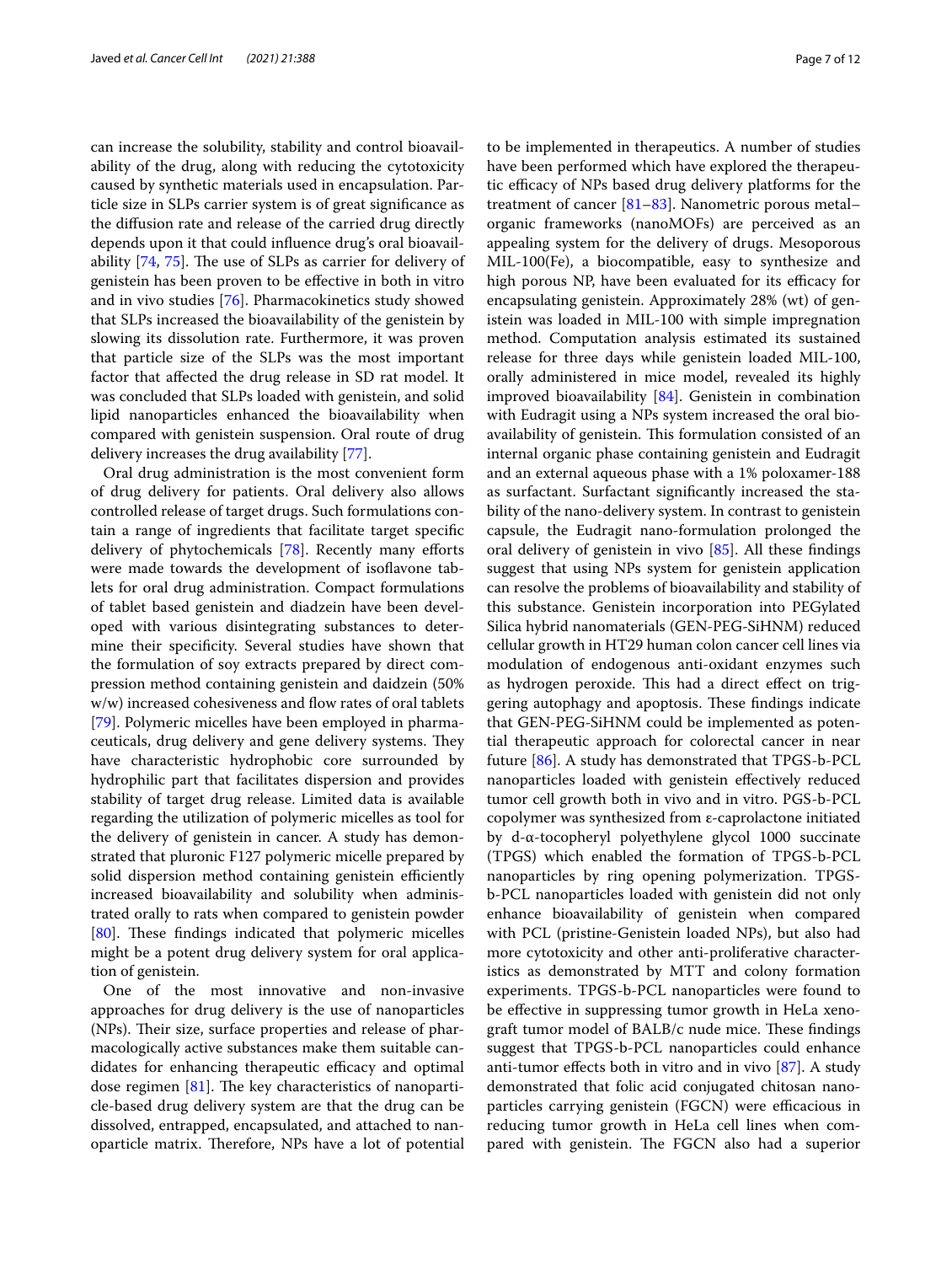cytotoxic efect. It has been demonstrated that use of folate delivery system could enhance anti-tumor efficacy in cervical cancer [\[88](#page-11-8)]. A combination of genistein loaded doxorubicin polypeptide nanoparticles (DOX-NPs) improved the adverse efects caused by doxorubicin-HCl and reduced the production of ROS in prostate cancer cells. DOX-NPs facilitated the down-regulation of apurinic/apyrimidinic endonuclease 1 (APE1)—an enzyme important for oxidative DNA repair. APE1 expression up-regulation enhances the ability of cancer cells to recognize DNA damage under oxidative stress and promotes DNA damage repair. Thus DOX-NPs treatment halted cancer cells' capability to repair DNA damage that reduced the production of ROS and DNA repair in prostate cancer cells. DOX-NPs also prevented the distant metastases of prostate cancer cells by down-regulation of APE1 and aggressive ROS production in prostate cancer cells [[89\]](#page-11-9). Genistein-miR-29b loaded hybrid nanoparticles (GMLHN) suppress tumor growth in non-small cell lung cancer (NSCLC) cell line A549. The Genistein-miR-29b were loaded in mucin-1 aptamer (MUC-1) functionalized hybrid nanoparticles which successfully inhibited the expression of target oncogenes such as pAkt, MCL-1, DNMT3B and PI3K/Akt in A549 and MRC-5 cells. These fnding suggested that GMLHN have a potential to be used as a therapeutic tool for NSCLC and other malignant tumors because of their ability of multiple targeting as well as their ability to efficiently deliver their load [[90\]](#page-11-10). Gold NP-loaded genistein was assessed for its anticancer role in prostate cancer cells. Genistein selectivity for prostate cancer and bioavailability was signifcantly improved by conjugating it with gold NP [[91](#page-11-11)]. However, the chemotherapeutic applications of genistein are infuenced by its before mentioned unwanted properties. They can be overcomed by amalgamation of genistein with cross-linked carboxy-methylated chitosan (CMCH) iron oxide nanoparticles. This recently developed delivery system has shown greater biocompatibility (surface to volume ratio, easy absorption, and low immunogenic responses) when compared with macro scale substances. Iron Oxide-CMCH-genistein formulation increased water solubility and apoptosis in SGC-7901 cancer cells when compared to with genistein. These findings suggest that iron oxide-CMCH-genistein nano-formulation can be a multifunctional drug delivery platform for combination therapy and chemotherapy [[92](#page-11-12)]. Genistein is also an epigenetic modulator. Polycomb protein seems to be involved in epigenetic repression of the oral squamous cell carcinoma (OSCC). This suggests poor prognosis and development of aggressive phenotype. Using lactalbumin as a medium to create genistein nanoparticles Dev et al. demonstrated that genistein nanoparticles (GLNPs) efficiently reduced the expression of polycomb protein and impeded the growth of oral squamous cell carcinoma. GLNPs administration enhanced ROS production followed by BAX expression and activation of caspase-3 in JHU011 and L929 fbroblast cell lines of OSCC. GLNPs also directly targeted the EZH2 via suppression of the expression of 3PK and enhanced bioavailability, biocompatibility and distribution of genistein in vivo [[93\]](#page-11-13). Intestinal absorption of genistein was attempted to improve by loading it in solid lipid nanoparticles (SLN). In vitro analysis suggested improved intestinal absorption of SLN-loaded genistein [[94](#page-11-14)]. Genistein complexed with phospholipids has been demonstrated to improve its solubility and enhance its accumulation in hepatic cells. Moreover, conjugated genistein also retained anti-cancer efect against hepatic carcinoma [\[95](#page-11-15)].

## **Clinical studies evaluating the therapeutic potential of genistein**

Based upon promising reports of genistein in preclinical studies this substance has been tested in various clinical trials. Since epidemiological and pre-clinical studies suggested that genistein had anti-proliferative efects in colorectal cancer, its efficacy as a potent anti-cancer drug was evaluated in combination with chemotherapy in metastatic colorectal cancer. In a trial including 13 patients genistein was very efficient in combination with FOLFOX or FOLFOX-bevacizumab. None of these patients had adverse effects. This study confirmed that adding genistein to FOLFOX or FOLFOX–bevacizumab was safe and tolerable but larger clinical trials are needed to confrm the safety of its use [[96\]](#page-11-16). A randomized phase II trial has showed that genistein could reduce the adverse urinary tract symptoms associated with intravesical therapy and improved quality of life of patients with bladder cancer. In this trial genistein was administrated together with Bacillus Calmette Guerin intravesicle therapy. Genistein also inhibited tumor growth by suppressing the expression of key enzymes involved in cellular growth [\[97\]](#page-11-17). Genistein has the potential to modulate the expression of key genes involved in metastasis and apoptosis such as the MALAT1 and BASP1 in prostate cancer. Genistein also reduced the expression of HCF2 gene involved in cell migration. Based upon these fndings it has been demonstrated that administration of genistein decreased the expression of HCF2 and thus prevented cell migration of the prostate cancer cells and prevented invasion and metastasis. A clinical trial suggested that prolonged administration of genistein could prevent occurrence of prostate cancer by modulating the expression of MEK4 and MMP-2 [\[98\]](#page-11-18). Genistein administration (30 mg) to prostate cancer patients reduced the methylation of several genes (ADCY4, NEU1, CYTSB and RBM28) and reduced the expression of oncogenes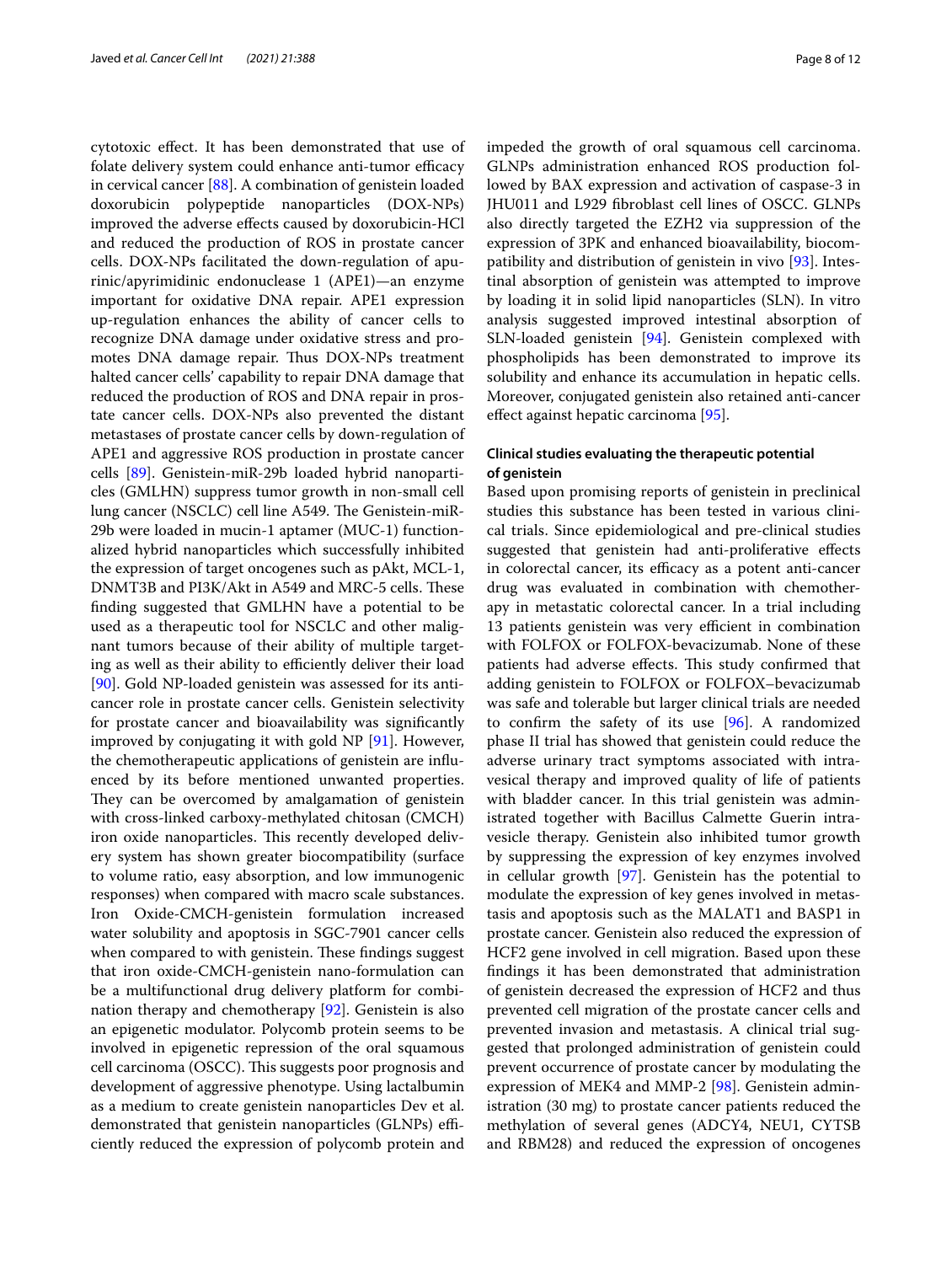such as MYC and PTEN. These findings suggest that genistein could be implemented as a useful substance for the treatment of prostate cancer [\[99](#page-11-19)]. A phase II trial study is ongoing aiming to evaluate the role of genistein in reduction of diabetes and cardio-metabolic dysfunction in patients with prostate cancer. Androgen inhibition therapy is currently the most suitable approach for treatment of aggressive prostate cancer. However, androgen inhibition therapy has many adverse efects. One major adverse efect is cardio-metabolic dysfunction. In this phase II trial administration of genistein has been reported to reduce diabetes and cardiometabolic dysfunction [\[100](#page-11-20)]. A randomized pilot clinical trial has reported that administration of genistein reduced adverse efects associated with chemotherapy in children with solid tumors and lymphomas. Genistein prevented growth of tumor cells and made them more responsive towards chemotherapy [[101\]](#page-11-21).

## **Conclusion**

Advancements in the feld of single cell profling and transcriptomics have increased the understanding of tumor microenvironment and helped to fnd new answers to cancer proliferation and metastasis. With techniques becoming more and more sensitive there is a need to conceptually analyze single-cell data at tissue and organ level. Thanks to the next generation of sequencing and bioinformatics the understanding of diferent molecular cascades has signifcantly improved. Several phytochemicals have been reported to modulate the expression of key signaling cascades. Biofavonoids such as genistein have significant potential to develop efficient treatments for cancer. Interplay between genistein and NF-κB modulates various signaling pathways such as NOTCH and PI3K/Akt/mTOR pathway. Genistein prevents activation of Notch1 and its downstream targets and thus inhibits growth and diferentiation in colorectal cancer. Genistein promotes cellular growth inhibition by targeting VEGF/VEGFR pathway. Genistein also prevents growth in diferent tumors by modulating key signaling pathways such as the Wnt/β-catenin, JAK-STAT and JNK pathway. Deeper knowledge of genistein mediated modulation of various signaling networks is crucial for better therapeutic targeting. Accumulating evidence has helped to explain the role of microRNAs in the regulation of key signaling modulators involved in proliferation and metastasis of diferent malignant tumors. Interaction between miRNAs and genistein requires further investigation which will probably help to develop more efficient treatment. A plethora of miRNAs are involved in the genistein induced inhibition of various tumors. Combination of miRNAs and genistein together with conventional therapies can be useful for controlling the tumor growth and proliferation. Although this is based on only few clinical trials, it seems that NPs loaded with genistein and miR-NAs might be an efficient and relatively safe strategy for treatment of diferent malignant tumors, particularly breast and prostate cancer. Therefore, it is necessary to perform larger clinical trials to prove clinical usefulness and safety of nano-formulations of genistein and miR-NAs and compare them with conventional anti-cancer drugs.

#### **Abbreviations**

Akt: Protein kinase B; CDKIs: Cyclin-Dependent Kinase inhibitors; EGFR: Epidermal growth factor receptor; FOLFOX: Fluorouracil Oxaliplatin; FRP: FTF regulatory protein; GDP: Guanosine diphosphate; GTP: Guanosine triphosphate; HCFC2: Host Cell Factor C2; IL: Interleukin; JAK: Janus Kinase; LPR: Low density lipoprotein receptor-related protein; MCM: Minichromosome maintenance protein complex; MDM2: Mouse double minute 2 homolog; MMP: Matrix metalloproteinases; NF-κB: Nuclear factor kappa-light-chain-enhancer of activated B cells; PTEN: Phosphatase and tensin homolog; RTK: Receptor tyrosine kinase; SHOC: Leucine-rich repeat protein; SLPs: Solid-lipid-particulate system; SOX: SRY-box transcription factor; STAT: Signal transducer and activator of transcription; VEGFR: Vascular endothelial growth factor receptor; WIF: Wnt inhibitory factor.

#### **Acknowledgements**

Not applicable.

#### **Authors' contributions**

Write up: ZJ; Write-up: KK; data collection: JH-B; data collection: SN; conceptualization data verifcation, proof reading: MJI; data collection: HS; data collection: QRQ; Data Interpretation, diagram: SR; write up, conceptualization: AI; data collection: AA; conceptualization data verifcation, proof reading: ŽR; write up, conceptualization: AA-H; write up, conceptualization: AA-R; write up, conceptualization: DS; conceptualization data verifcation, proof reading: MB; write up, conceptualization: LCB; write up, conceptualization: RVB; conceptualization data verifcation, proof reading: JS-R. All authors read and approved the final manuscript.

#### **Funding**

No Funding received but Will Pay the APC.

#### **Availability of data and materials**

Yes.

### **Declarations**

**Ethics approval and consent to participate** Not applicable.

#### **Consent for publication**

Not applicable.

#### **Competing interests**

No competing interests.

#### **Author details**

<sup>1</sup> Office of Research Innovation and Commercialization (ORIC), Lahore Garrison University, Sector-C, DHA Phase-VI, Lahore, Pakistan. <sup>2</sup> Department of Healthcare Biotechnology, Atta-ur-Rahman School of Applied Biosciences (ASAB), National University of Sciences and Technology (NUST), Islamabad 44000, Pakistan.<sup>3</sup> Departamento de Ciencias Básicas, Facultad de Ciencias, Universidad Santo Tomas, Santiago, Chile. <sup>4</sup> Center of Molecular Biology and Pharmacogenetics, Scientifc and Technological Bioresource Nucleus, Universidad de La Frontera, 4811230 Temuco, Chile. <sup>5</sup> School of Life Sciences, Lanzhuo University, Lanzhou 730000, People's Republic of China. <sup>6</sup>Department of Biotechnology, Faculty of Sciences, University of Sialkot, Sialkot, Pakistan.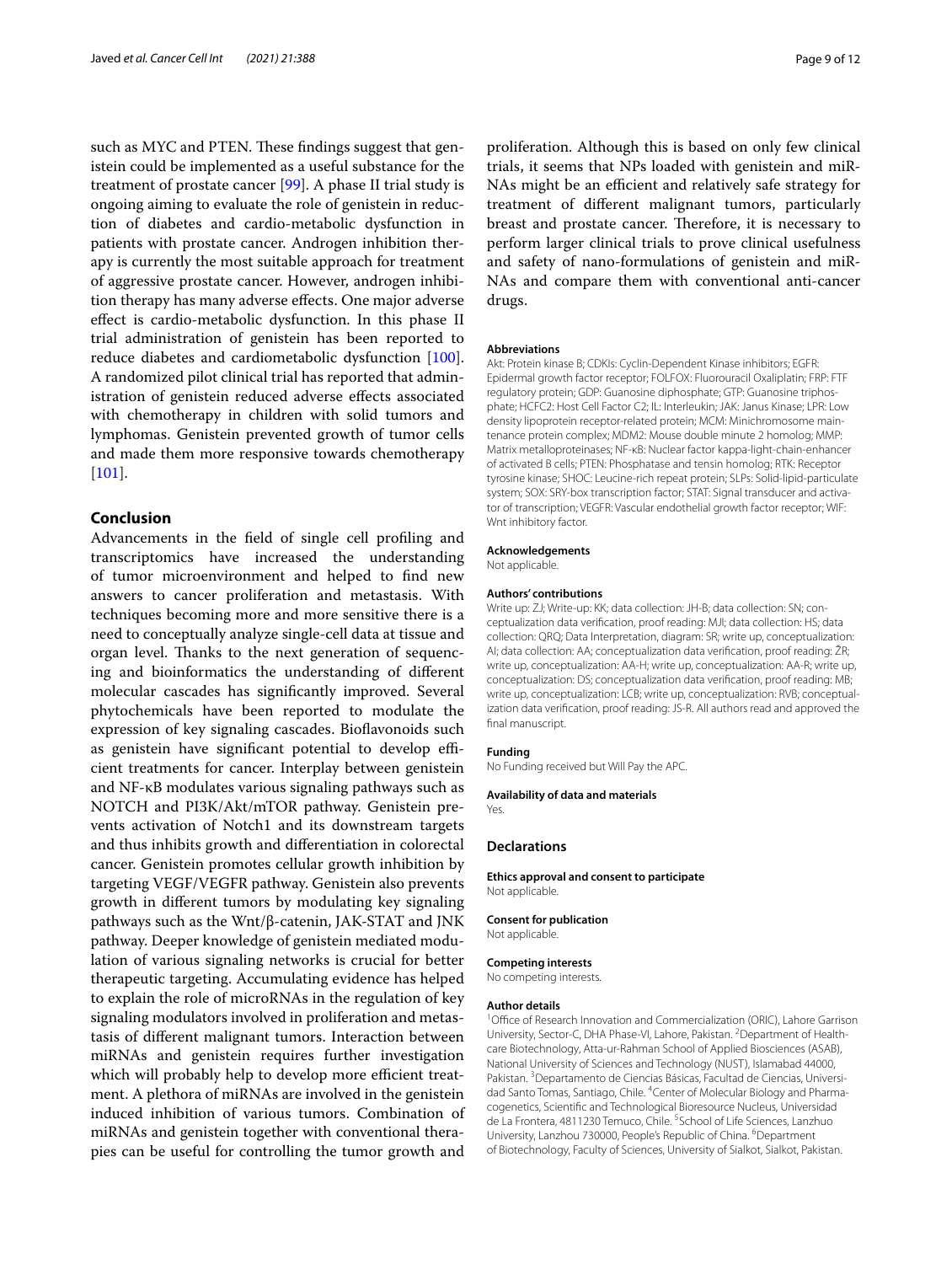<sup>7</sup> Department of Biotechnology, BUITEMS, Quetta, Pakistan. <sup>8</sup>Institute of Biochemistry and Biotechnology, University of Veterinary and Animal Sciences, Lahore, Punjab, Pakistan. <sup>9</sup>Department of Life Sciences, University of Management Sciences, Lahore, Pakistan. <sup>10</sup>Department of Microbiology, University of Balochistan, Quetta, Pakistan. 11Department of Internal Medicine, University Hospital Centre Zagreb, School of Medicine, University of Zagreb, Zagreb, Croatia. 12Natural and Medical Sciences Research Centre, University of Nizwa, Birkat Almouz, Nizwa 616, Oman. 13High School of Medicine, Al-Farabi Kazakh National University, Almaty, Kazakhstan. 14Banat's University of Agricultural Sciences and Veterinary Medicine "King Michael I of Romania" From Timisoara, Timisoara, Romania. 15Victor Babes University of Medicine and Pharmacy of Timisoara Discipline of Microbiology, Timisoara, Romania. <sup>16</sup>Multidisciplinary Research Center on Antimicrobial Resistance, Timisoara, Romania. <sup>17</sup> Preventive Medicine Study Center, Timisoara, Romania. <sup>18</sup>Phytochemistry Research Center, Shahid Beheshti University of Medical Sciences, Tehran, Iran.

## Received: 19 April 2021 Accepted: 13 July 2021 Published online: 21 July 2021

#### <span id="page-9-0"></span>**References**

- 1. Dorling L, Carvalho S, Allen J, González-Neira A, Luccarini C, Wahlström C, Pooley KA, Parsons MT, Fortuno C, Wang Q. Breast cancer risk genes-association analysis in more than 113,000 women. N Engl J Med. 2021;384:428–39.
- <span id="page-9-1"></span>2. Raimondi D, Passemiers A, Fariselli P, Moreau Y. Current cancer driver variant predictors learn to recognize driver genes instead of functional variants. BMC Biol. 2021;19(1):1–12.
- <span id="page-9-2"></span>3. Khongsti K, Das KB, Das B. MAPK pathway and SIRT1 are involved in the down-regulation of secreted osteopontin expression by genistein in metastatic cancer cells. Life Sci. 2021;265:118787.
- <span id="page-9-3"></span>4. Tian J-Y, Chi C-L, Bian G, Xing D, Guo F-J, Wang X-Q. PSMA conjugated combinatorial liposomal formulation encapsulating genistein and plumbagin to induce apoptosis in prostate cancer cells. Colloids Surf B Biointerfaces. 2021;203:111723.
- <span id="page-9-4"></span>5. Mukund V. Genistein: its role in breast cancer growth and metastasis. Curr Drug Metab. 2020;21(1):6–10.
- <span id="page-9-6"></span>6. Gong L, Li Y, Nedeljkovic-Kurepa A, Sarkar FH. Inactivation of NF-κ B by genistein is mediated via Akt signaling pathway in breast cancer cells. Oncogene. 2003;22(30):4702–9.
- <span id="page-9-5"></span>7. Li Y, Sarkar FH. Inhibition of nuclear factor κB activation in PC3 cells by genistein is mediated via Akt signaling pathway. Clin Cancer Res. 2002;8(7):2369–77.
- <span id="page-9-7"></span>8. Pan H, Zhou W, He W, Liu X, Ding Q, Ling L, Zha X, Wang S. Genistein inhibits MDA-MB-231 triple-negative breast cancer cell growth by inhibiting NF-κB activity via the Notch-1 pathway. Int J Mol Med. 2012;30(2):337–43.
- <span id="page-9-8"></span>9. Wang Z, Zhang Y, Banerjee S, Li Y, Sarkar FH. Retracted: Inhibition of nuclear factor κb activity by genistein is mediated via Notch-1 signaling pathway in pancreatic cancer cells. Int J Cancer. 2006;118(8):1930–6.
- <span id="page-9-9"></span>10. Xia J, Duan Q, Ahmad A, Bao B, Banerjee S, Shi Y, Ma J, Geng J, Chen Z, Wahidur Rahman K. Genistein inhibits cell growth and induces apoptosis through up-regulation of miR-34a in pancreatic cancer cells. Curr Drug Targets. 2012;13(14):1750–6.
- <span id="page-9-10"></span>11. Zhou P, Wang C, Hu Z, Chen W, Qi W, Li A. Genistein induces apoptosis of colon cancer cells by reversal of epithelial-to-mesenchymal via a Notch1/NF-κB/slug/E-cadherin pathway. BMC Cancer. 2017;17(1):1–10.
- <span id="page-9-11"></span>12. Al-Maghrebi M, Renno W. Genistein alleviates testicular ischemia and reperfusion injury-induced spermatogenic damage and oxidative stress by suppressing abnormal testicular matrix metalloproteinase system via the Notch 2/Jagged 1/Hes-1 and caspase-8 pathways. J Physiol Pharmacol. 2016;67(1):129–37.
- <span id="page-9-12"></span>13. Dijsselbloem N, Goriely S, Albarani V, Gerlo S, Francoz S, Marine J-C, Goldman M, Haegeman G, Berghe WV. A critical role for p53 in the control of NF-κB-dependent gene expression in TLR4-stimulated dendritic cells exposed to genistein. J Immunol. 2007;178(8):5048–57.
- <span id="page-9-13"></span>14. Kim E-K, Kwon K-B, Song M-Y, Seo S-W, Park S-J, Ka S-O, Na L, Kim K-A, Ryu D-G, So H-S. Genistein protects pancreatic β cells against cytokinemediated toxicity. Mol Cell Endocrinol. 2007;278(1–2):18–28.
- <span id="page-9-14"></span>15. Cheng W-X, Huang H, Chen J-H, Zhang T-T, Zhu G-Y, Zheng Z-T, Lin J-T, Hu Y-P, Zhang Y, Bai X-L. Genistein inhibits angiogenesis developed dur‑ ing rheumatoid arthritis through the IL-6/JAK2/STAT3/VEGF signalling pathway. J Orthopaedic Transl. 2020;22:92–100.
- <span id="page-9-15"></span>16. Zhang H, Zhao Z, Pang X, Yang J, Yu H, Zhang Y, Zhou H, Zhao J. Genistein protects against Ox-LDL-induced infammation through microRNA-155/SOCS1-mediated repression of NF-ĸB signaling pathway in HUVECs. Infammation. 2017;40(4):1450–9.
- <span id="page-9-16"></span>17. Zhang M, Ikeda K, Xu JW, Yamori Y, Gao XM, Zhang BL. Genistein suppresses adipogenesis of 3T3-L1 cells via multiple signal pathways. Phytotherapy Res. 2009;23(5):713–8.
- <span id="page-9-17"></span>18. Xu J, Xiong H, Zhao Z, Luo M, Ju Y, Yang G, Mei Z. Genistein suppresses allergic contact dermatitis through regulating the MAP2K2/ERK pathway. Food Function. 2021;12:4556–69.
- <span id="page-9-18"></span>19. Malloy KM, Wang J, Clark LH, Fang Z, Sun W, Yin Y, Kong W, Zhou C, Bae-Jump VL. Novasoy and genistein inhibit endometrial cancer cell proliferation through disruption of the AKT/mTOR and MAPK signaling pathways. Am J Transl Res. 2018;10(3):784.
- <span id="page-9-19"></span>20. Wang L, Li A, Liu Y, Zhan S, Zhong L, Du Y, Xu D, Wang W, Huang W. Genistein protects against acetaminophen-induced liver toxicity through augmentation of SIRT1 with induction of Nrf2 signalling. Biochem Biophys Res Commun. 2020;527(1):90–7.
- <span id="page-9-20"></span>21. Guo J, Yang G, He Y, Xu H, Fan H, An J, Zhang L, Zhang R, Cao G, Hao D: Involvement of α7nAChR in the protective efects of genistein against β-amyloid-induced oxidative stress in neurons via a PI3K/Akt/Nrf2 pathway-related mechanism. Cell Mol Neurobiol. 2020;1–17.
- <span id="page-9-21"></span>22. Yi S, Chen S, Xiang J, Tan J, Huang K, Zhang H, Wang Y, Wu H. Genistein exerts a cell-protective effect via Nrf2/HO-1//PI3K signaling in Ab25-35-induced Alzheimer's disease models in vitro. Folia Histochem Cytobiol. 2021;59(1):49–56.
- <span id="page-9-22"></span>23. Zhou C, Li D, Ding C, Yuan Q, Yu S, Du D, Huang W, Wang D. Involvement of SIRT1 in amelioration of schistosomiasis-induced hepatic fbrosis by genistein. Acta Tropica. 2021;220:105961.
- <span id="page-9-23"></span>24. Zhang Y, Li Q, Chen H, DNA methylation and histone modifications of Wnt genes by genistein during colon cancer development. Carcinogenesis. 2013;34(8):1756–63.
- <span id="page-9-24"></span>25. Zhang Y, Chen H. Genistein, an epigenome modifer during cancer prevention. Epigenetics. 2011;6(7):888–91.
- <span id="page-9-25"></span>26. Wang Z, Chen H. Genistein increases gene expression by demethylation of WNT5a promoter in colon cancer cell line SW1116. Anticancer Res. 2010;30(11):4537–45.
- <span id="page-9-26"></span>27. Zhang Y, Chen H. Genistein attenuates WNT signaling by upregulating sFRP2 in a human colon cancer cell line. Exp Biol Med. 2011;236(6):714–22.
- <span id="page-9-27"></span>28. Su Y, Simmen RC. Soy isoflavone genistein upregulates epithelial adhesion molecule E-cadherin expression and attenuates β-catenin signaling in mammary epithelial cells. Carcinogenesis. 2009;30(2):331–9.
- <span id="page-9-28"></span>29. Hirata H, Ueno K, Nakajima K, Tabatabai Z, Hinoda Y, Ishii N, Dahiya R. Genistein downregulates onco-miR-1260b and inhibits Wnt-signalling in renal cancer cells. Br J Cancer. 2013;108(10):2070–8.
- <span id="page-9-29"></span>30. Zhu J, Ren J, Tang L. Genistein inhibits invasion and migration of colon cancer cells by recovering WIF1 expression. Mol Med Rep. 2018;17(5):7265–73.
- <span id="page-9-30"></span>31. Xiaoping Y, Mantian M, Zhu J. Effects of genistein and VEGFR on proliferation of ECV304 cells. J Third Military Med Univ. 2003(08).
- <span id="page-9-31"></span>32. Sutrisno S, Aprina H, Simanungkalit HM, Andriyani A, Barlianto W, Sujuti H, Santoso S, Dwijayasa PM, Wahyuni ES, Mustofa E. Genistein modulates the estrogen receptor and suppresses angiogenesis and infammation in the murine model of peritoneal endometriosis. J Tradit Complement Med. 2018;8(2):278–81.
- <span id="page-9-32"></span>33. Chen W-F, Huang M-H, Tzang C-H, Yang M, Wong M-S: Inhibitory actions of genistein in human breast cancer (MCF-7) cells. *Biochimica et Biophysica Acta (BBA)-Molecular Basis of Disease* 2003, 1638(2):187–196.
- <span id="page-9-33"></span>34. Saarinen NM, Abrahamsson A, Dabrosin C. Estrogen-induced angiogenic factors derived from stromal and cancer cells are diferently regulated by enterolactone and genistein in human breast cancer in vivo. Int J Cancer. 2010;127(3):737–45.
- <span id="page-9-34"></span>35. Li Z, Li J, Mo B, Hu C, Liu H, Qi H, Wang X, Xu J. Genistein induces G 2/M cell cycle arrest via stable activation of ERK1/2 pathway in MDA-MB-231 breast cancer cells. Cell Biol Toxicol. 2008;24(5):401.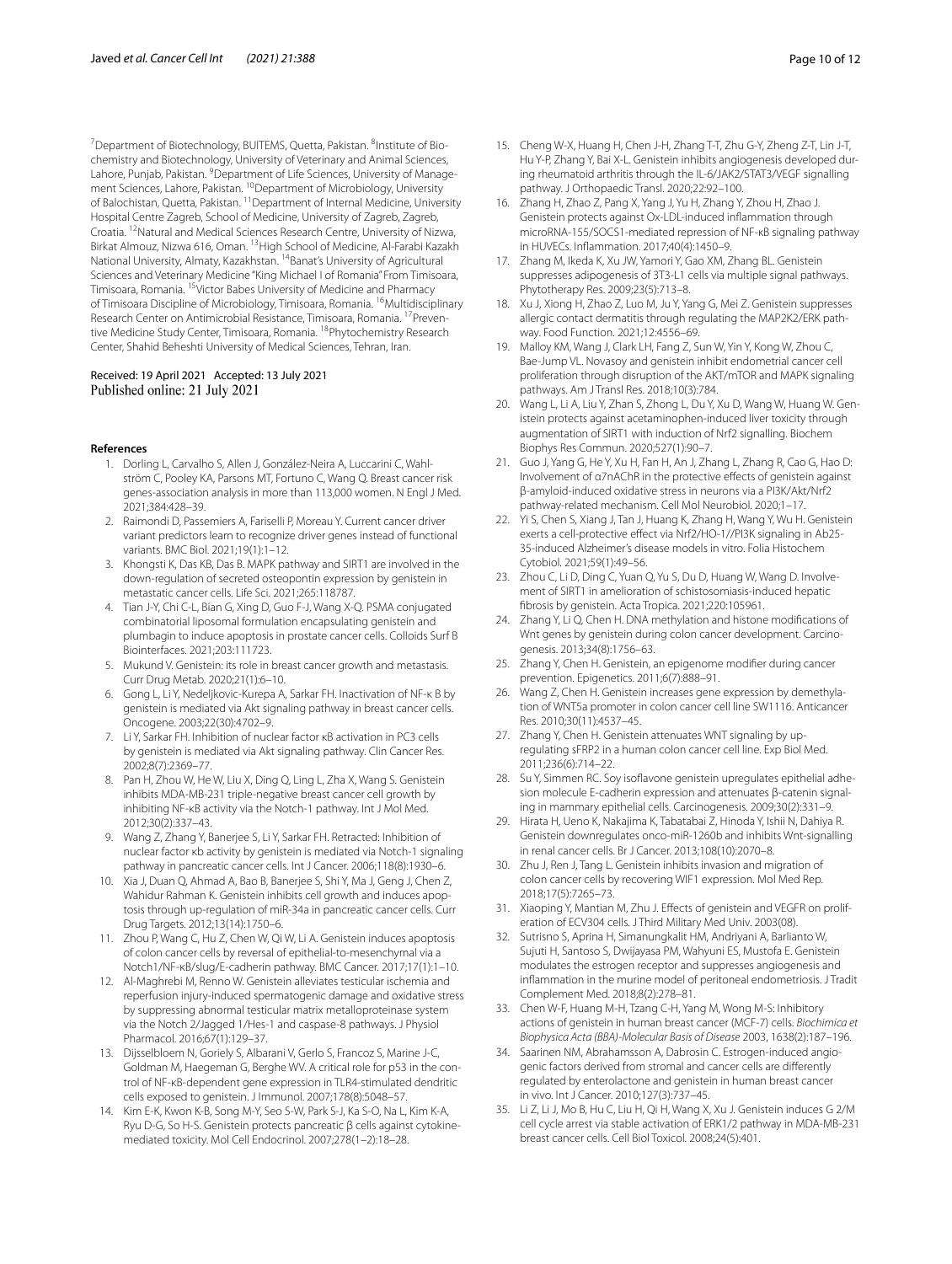- <span id="page-10-0"></span>36. Zhang Q, Bao J, Yang J. Genistein-triggered anticancer activity against liver cancer cell line HepG2 involves ROS generation, mitochondrial apoptosis, G2/M cell cycle arrest and inhibition of cell migration. Arch Med Sci. 2019;15(4):1001.
- <span id="page-10-1"></span>37. Yan GR, Zou FY, Dang BL, Zhang Y, Yu G, Liu X, He QY. Genistein-induced mitotic arrest of gastric cancer cells by downregulating KIF 20 A, a proteomics study. Proteomics. 2012;12(14):2391–9.
- <span id="page-10-2"></span>38. Park C, Cha H-J, Lee H, Hwang-Bo H, Ji SY, Kim MY, Hong SH, Jeong J-W, Han MH, Choi SH. Induction of G2/M cell cycle arrest and apoptosis by genistein in human bladder cancer T24 cells through inhibition of the ROS-dependent PI3k/Akt signal transduction pathway. Antioxidants. 2019;8(9):327.
- <span id="page-10-3"></span>39. Ji Z, Huo C, Yang P. Genistein inhibited the proliferation of kidney cancer cells via CDKN2a hypomethylation: role of abnormal apoptosis. Int Urol Nephrol. 2020; 1–7.
- <span id="page-10-4"></span>40. Gao J, Xia R, Chen J, Gao J, Luo X, Ke C, Ren C, Li J, Mi Y. Inhibition of esophageal-carcinoma cell proliferation by genistein via suppression of JAK1/2-STAT3 and AKT/MDM2/p53 signaling pathways. Aging (Albany NY). 2020;12(7):6240.
- <span id="page-10-5"></span>41. Kaushik S, Shyam H, Agarwal S, Sharma R, Nag TC, Dwivedi AK, Balapure AK. Genistein potentiates Centchroman induced antineoplasticity in breast cancer via PI3K/Akt deactivation and ROS dependent induction of apoptosis. Life Sci. 2019;239:117073.
- <span id="page-10-6"></span>42. Lee R, Kim YJ, Lee YJ, Chung HW. The selective efect of genistein on the toxicity of bleomycin in normal lymphocytes and HL-60 cells. Toxicology. 2004;195(2–3):87–95.
- <span id="page-10-7"></span>43. Upadhyay S, Neburi M, Chinni SR, Alhasan S, Miller F, Sarkar FH. Diferential sensitivity of normal and malignant breast epithelial cells to genistein is partly mediated by p21WAF1. Clin Cancer Res. 2001;7(6):1782–9.
- <span id="page-10-8"></span>44. Yan H, Jiang J, Du A, Gao J, Zhang D, Song L. Genistein enhances radiosensitivity of human hepatocellular carcinoma cells by inducing G2/M arrest and apoptosis. Radiat Res. 2020;193(3):286–300.
- <span id="page-10-9"></span>45. Rahmani F, Karimi E, Oskoueian E. Synthesis and characterisation of chitosan-encapsulated genistein: its anti-proliferative and anti-angiogenic activities. J Microencapsul. 2020;37(4):305–13.
- <span id="page-10-10"></span>Wahid F, Shehzad A, Khan T, Kim YY. MicroRNAs: Synthesis, mechanism, function, and recent clinical trials. Biochimica et Biophysica Acta (BBA) Mol Cell Res. 2010;1803(11):1231–43.
- <span id="page-10-11"></span>47. Cannell IG, Kong YW, Bushell M. How do microRNAs regulate gene expression? Biochem Soc Trans. 2008;36(Pt 6):1224–31.
- <span id="page-10-12"></span>48. Si W, Shen J, Zheng H, Fan W. The role and mechanisms of action of microRNAs in cancer drug resistance. Clin Epigenetics. 2019;11(1):25.
- <span id="page-10-13"></span>49. Peng Y, Croce CM. The role of MicroRNAs in human cancer. Signal Transduct Target Ther. 2016;1(1):15004.
- <span id="page-10-14"></span>50. Zhang B, Tian L, Xie J, Chen G, Wang F. Targeting miRNAs by natural products: a new way for cancer therapy. Biomed Pharmacotherapy. 2020;130:110546.
- <span id="page-10-15"></span>51. de la Parra C, Castillo-Pichardo L, Cruz-Collazo A, Cubano L, Redis R, Calin GA, Dharmawardhane S. Soy isofavone genistein-mediated downregulation of miR-155 contributes to the anticancer efects of genistein. Nutr Cancer. 2016;68(1):154–64.
- <span id="page-10-17"></span>52. Avci CB, Susluer SY, Caglar HO, Balci T, Aygunes D, Dodurga Y, Gunduz C. Genistein-induced mir-23b expression inhibits the growth of breast cancer cells. Contemp Oncol (Pozn). 2015;19(1):32–5.
- <span id="page-10-19"></span>53. Pellegrino L, Stebbing J, Braga VM, Frampton AE, Jacob J, Buluwela L, Jiao LR, Periyasamy M, Madsen CD, Caley MP, et al. miR-23b regulates cytoskeletal remodeling, motility and metastasis by directly targeting multiple transcripts. Nucleic Acids Res. 2013;41(10):5400–12.
- <span id="page-10-20"></span>54. Chiyomaru T, Yamamura S, Zaman MS, Majid S, Deng G, Shahryari V, Saini S, Hirata H, Ueno K, Chang I, et al. Genistein suppresses prostate cancer growth through inhibition of oncogenic MicroRNA-151. PLOS ONE. 2012;7(8):e43812.
- <span id="page-10-21"></span>55. Chiyomaru T, Yamamura S, Fukuhara S, Yoshino H, Kinoshita T, Majid S, Saini S, Chang I, Tanaka Y, Enokida H, et al. Genistein inhibits prostate cancer cell growth by targeting miR-34a and oncogenic HOTAIR. PLoS One. 2013;8(8):e70372.
- <span id="page-10-22"></span>56. Chiyomaru T, Yamamura S, Fukuhara S, Hidaka H, Majid S, Saini S, Arora S, Deng G, Shahryari V, Chang I, et al. Genistein up-regulates tumor suppressor MicroRNA-574–3p in prostate cancer. PLOS ONE. 2013;8(3):e58929.
- <span id="page-10-23"></span>57. Majid S, Dar AA, Saini S, Chen Y, Shahryari V, Liu J, Zaman MS, Hirata H, Yamamura S, Ueno K, et al. Regulation of minichromosome maintenance gene family by microRNA-1296 and genistein in prostate cancer. Can Res. 2010;70(7):2809–18.
- <span id="page-10-24"></span>58. Lynch SM, O'Neill KM, McKenna MM, Walsh CP, McKenna DJ. Regulation of miR-200c and miR-141 by methylation in prostate cancer. Prostate. 2016;76(13):1146–59.
- <span id="page-10-25"></span>59. Hirata H, Hinoda Y, Shahryari V, Deng G, Tanaka Y, Tabatabai ZL, Dahiya R. Genistein downregulates onco-miR-1260b and upregulates sFRP1 and Smad4 via demethylation and histone modifcation in prostate cancer cells. Br J Cancer. 2014;110(6):1645–54.
- <span id="page-10-26"></span>60. Qin J, Chen JX, Zhu Z, Teng JA. Genistein inhibits human colorectal cancer growth and suppresses MiR-95, Akt and SGK1. Cell Physiol Biochem. 2015;35(5):2069–77.
- <span id="page-10-27"></span>61. Ma J, Cheng L, Liu H, Zhang J, Shi Y, Zeng F, Miele L, Sarkar FH, Xia J, Wang Z. Genistein down-regulates miR-223 expression in pancreatic cancer cells. Curr Drug Targets. 2013;14(10):1150–6.
- <span id="page-10-28"></span>62. Xia J, Duan Q, Ahmad A, Bao B, Banerjee S, Shi Y, Ma J, Geng J, Chen Z, Rahman KM, et al. Genistein inhibits cell growth and induces apoptosis through up-regulation of miR-34a in pancreatic cancer cells. Curr Drug Targets. 2012;13(14):1750–6.
- <span id="page-10-29"></span>63. Sun Q, Cong R, Yan H, Gu H, Zeng Y, Liu N, Chen J, Wang B. Genistein inhibits growth of human uveal melanoma cells and afects microRNA-27a and target gene expression. Oncol Rep. 2009;22(3):563–7.
- <span id="page-10-30"></span>64. Xu L, Xiang J, Shen J, Zou X, Zhai S, Yin Y, Li P, Wang X, Sun Q. Oncogenic MicroRNA-27a is a target for genistein in ovarian cancer cells. Anticancer Agents Med Chem. 2013;13(7):1126–32.
- <span id="page-10-31"></span>65. Yang Y, Zang A, Jia Y, Shang Y, Zhang Z, Ge K, Zhang J, Fan W, Wang B. Genistein inhibits A549 human lung cancer cell proliferation via miR-27a and MET signaling. Oncol Lett. 2016;12(3):2189–93.
- <span id="page-10-32"></span>66. Yu Y, Xing Y, Zhang Q, Zhang Q, Huang S, Li X, Gao C. Soy isoflavone genistein inhibits hsa\_circ\_0031250/miR-873-5p/FOXM1 axis to suppress non-small-cell lung cancer progression. IUBMB Life. 2021;73(1):92–107.
- <span id="page-10-16"></span>67. Carbognin L, Miglietta F, Paris I, Dieci MV. Prognostic and predictive implications of PTEN in breast cancer: unfulfilled promises but intriguing perspectives. Cancers (Basel). 2019;11(9):1401.
- <span id="page-10-18"></span>Pellegrino L, Krell J, Roca-Alonso L, Stebbing J, Castellano L. MicroRNA-23b regulates cellular architecture and impairs motogenic and invasive phenotypes during cancer progression. BioArchitecture. 2013;3(4):119–24.
- <span id="page-10-33"></span>69. Liu Z, Yang X, Li Z, McMahon C, Sizer C, Barenboim-Stapleton L, Bliskovsky V, Mock B, Ried T, London WB, et al. CASZ1, a candidate tumorsuppressor gene, suppresses neuroblastoma tumor growth through reprogramming gene expression. Cell Death Difer. 2011;18(7):1174–83.
- <span id="page-10-34"></span>70. Xie CM, Tan M, Lin XT, Wu D, Jiang Y, Tan Y, Li H, Ma Y, Xiong X, Sun Y. The FBXW7-SHOC2-raptor axis controls the cross-talks between the RAS-ERK and mTORC1 signaling pathways. Cell Rep. 2019;26(11):3037-3050.  $63034$
- <span id="page-10-35"></span>71. Xia J, Cheng L, Mei C, Ma J, Shi Y, Zeng F, Wang Z, Wang Z. Genistein inhibits cell growth and invasion through regulation of miR-27a in pancreatic cancer cells. Curr Pharm Des. 2014;20(33):5348–53.
- <span id="page-10-36"></span>72. Jaiswal N, Akhtar J, Singh SP, Ahsan F. An overview on genistein and its various formulations. Drug research. 2019;69(06):305–13.
- <span id="page-10-37"></span>73. Zhang X, Xing H, Zhao Y, Ma Z. Pharmaceutical dispersion techniques for dissolution and bioavailability enhancement of poorly water-soluble drugs. Pharmaceutics. 2018;10(3):74.
- <span id="page-10-38"></span>74. Luo Y, Chen D, Ren L, Zhao X, Qin J. Solid lipid nanoparticles for enhancing vinpocetine's oral bioavailability. J Control Release. 2006;114(1):53–9.
- <span id="page-10-39"></span>75. Desai J, Thakkar H. Efect of particle size on oral bioavailability of darunavir-loaded solid lipid nanoparticles. J Microencapsul. 2016;33(7):669–78.
- <span id="page-10-40"></span>76. Wissing S, Kayser O, Müller R. Solid lipid nanoparticles for parenteral drug delivery. Adv Drug Deliv Rev. 2004;56(9):1257–72.
- <span id="page-10-41"></span>77. Kim JT, Barua S, Kim H, Hong S-C, Yoo S-Y, Jeon H, Cho Y, Gil S, Oh K, Lee J. Absorption study of genistein using solid lipid microparticles and nanoparticles: control of oral bioavailability by particle sizes. Biomol Therapeutics. 2017;25(4):452.
- <span id="page-10-42"></span>78. Brown TD, Whitehead KA, Mitragotri S. Materials for oral delivery of proteins and peptides. Nat Rev Mater. 2020;5(2):127–48.